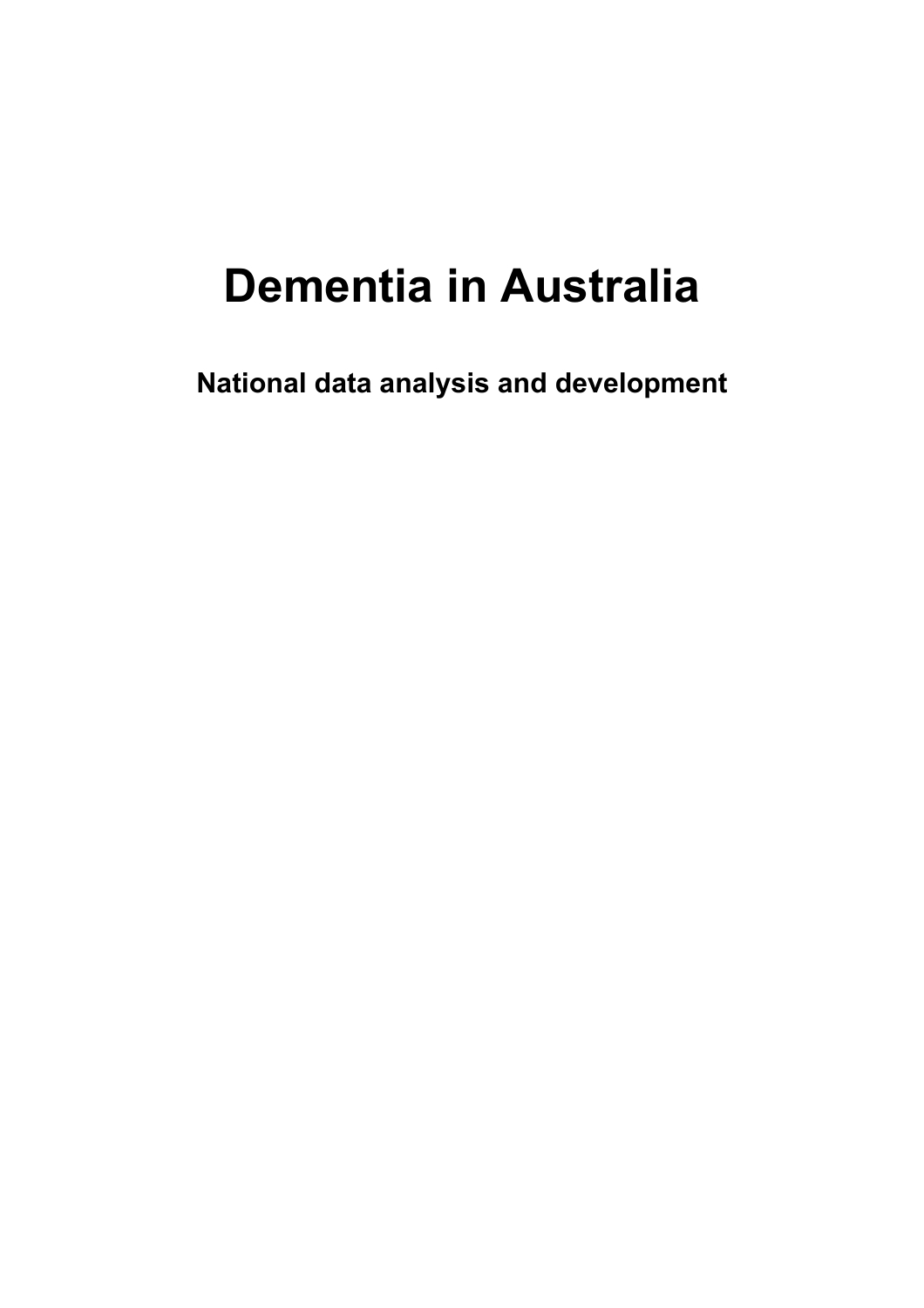The Australian Institute of Health and Welfare is Australia's national health and welfare statistics and information agency. The Institute's mission is *better health and wellbeing for Australians through better health and welfare statistics and information*.

Please note that as with all statistical reports there is the potential for minor revisions of data in *Dementia in Australia: national data analysis and development* over its life. Please refer to the online version at <www.aihw.gov.au>.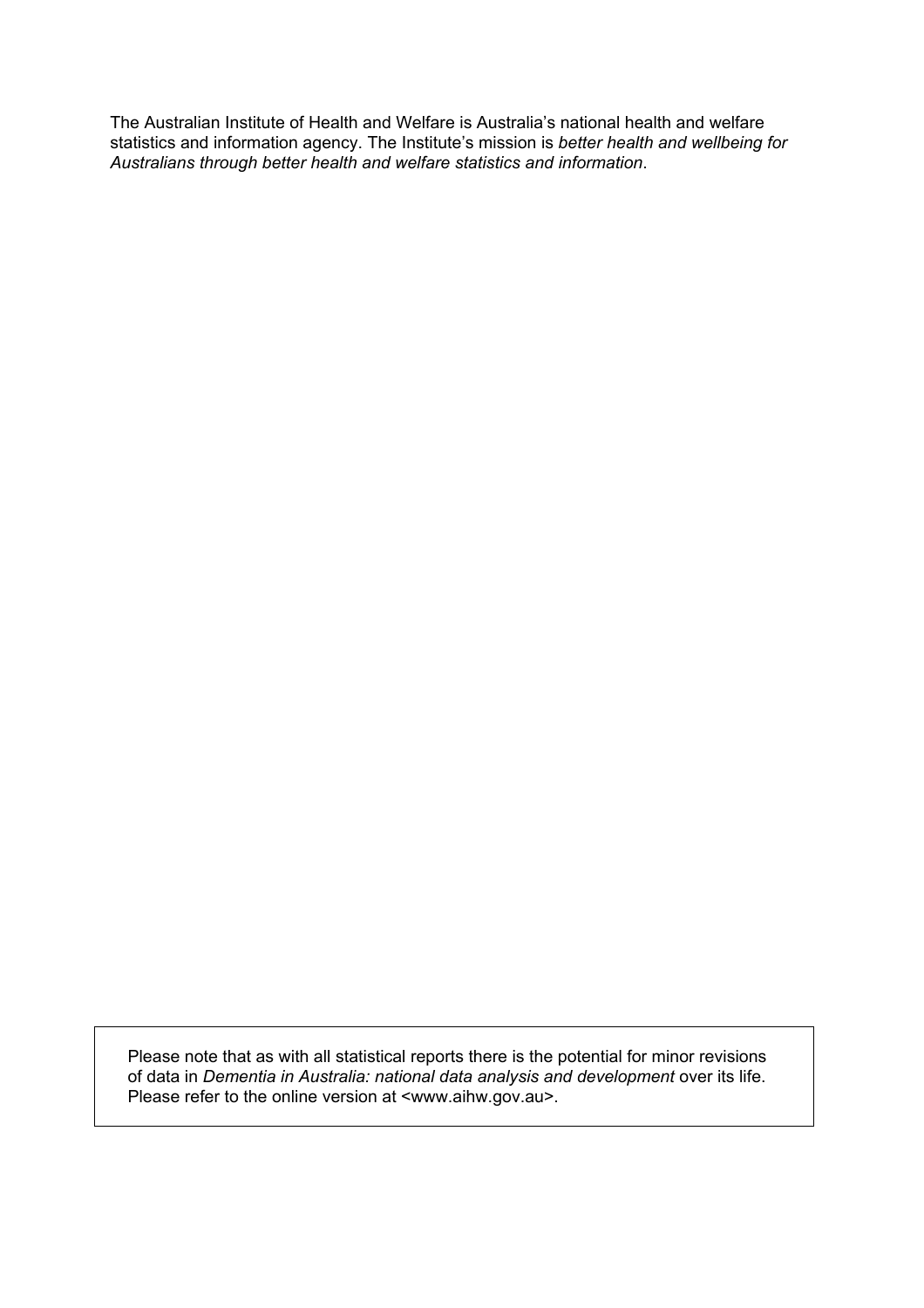# **Dementia in Australia**

**National data analysis and development** 

**January 2007** 

Australian Institute of Health and Welfare Canberra

AIHW cat. no. AGE 53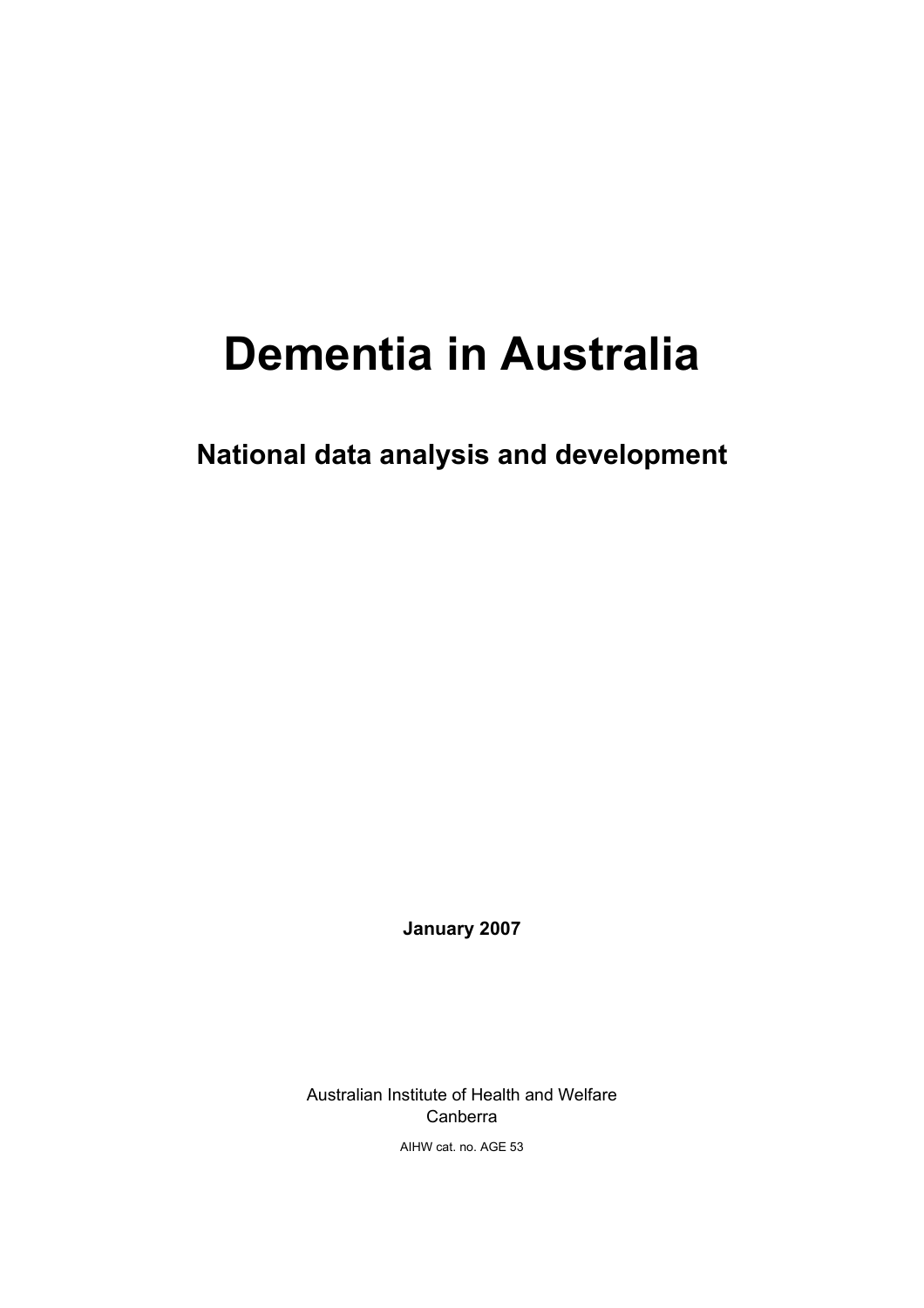© Australian Institute of Health and Welfare 2007

This work is copyright. Apart from any use as permitted under the *Copyright Act 1968*, no part may be reproduced without prior written permission from the Australian Institute of Health and Welfare. Requests and enquiries concerning reproduction and rights should be directed to the Head, Business Promotion and Media Unit, Australian Institute of Health and Welfare, GPO Box 570, Canberra ACT 2601.

A complete list of the Institute's publications is available from the Business Promotion and Media Unit, Australian Institute of Health and Welfare, GPO Box 570, Canberra ACT 2601, or via the Institute's website <www.aihw.gov.au>.

ISBN-978 1 74024 639 2

#### **Suggested citation**

Australian Institute of Health and Welfare (AIHW) 2006. Dementia in Australia: National data analysis and development. AIHW cat. no. AGE 53. Canberra: AIHW.

#### **Australian Institute of Health and Welfare**

Board Chair Hon. Peter Collins, AM, QC

**Director** Penny Allbon

Any enquiries about or comments on this publication should be directed to:

Ann Peut or John Goss Australian Institute of Health and Welfare GPO Box 570 Canberra ACT 2601 Phone: (02) 6244 1108 or (02) 6244 1151 Email: ann.peut@aihw.gov.au or john.goss@aihw.gov.au

Published by the Australian Institute of Health and Welfare Printed by Pirion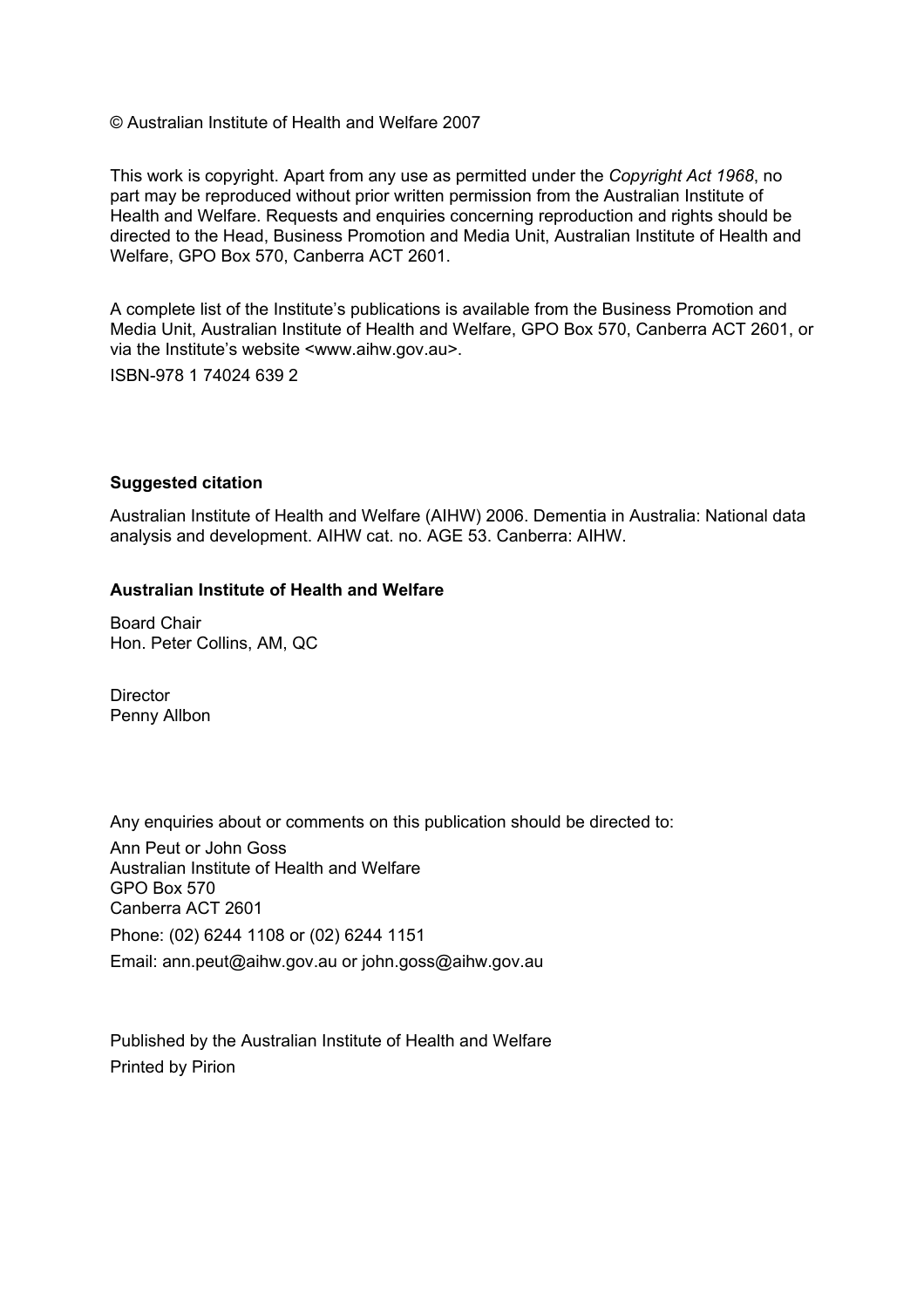# **Contents**

| 1              |     |  |  |  |
|----------------|-----|--|--|--|
|                | 1.1 |  |  |  |
|                | 1.2 |  |  |  |
|                | 1.3 |  |  |  |
| $\overline{2}$ |     |  |  |  |
|                | 2.1 |  |  |  |
|                | 2.2 |  |  |  |
|                | 2.3 |  |  |  |
|                | 2.4 |  |  |  |
| 3              |     |  |  |  |
|                | 3.1 |  |  |  |
|                | 3.2 |  |  |  |
|                |     |  |  |  |
| 4              |     |  |  |  |
|                | 4.1 |  |  |  |
|                | 4.2 |  |  |  |
|                | 4.3 |  |  |  |
|                | 4.4 |  |  |  |
|                | 4.5 |  |  |  |
| 5              |     |  |  |  |
|                | 5.1 |  |  |  |
|                | 5.2 |  |  |  |
|                | 5.3 |  |  |  |
|                | 5.4 |  |  |  |
|                | 5.5 |  |  |  |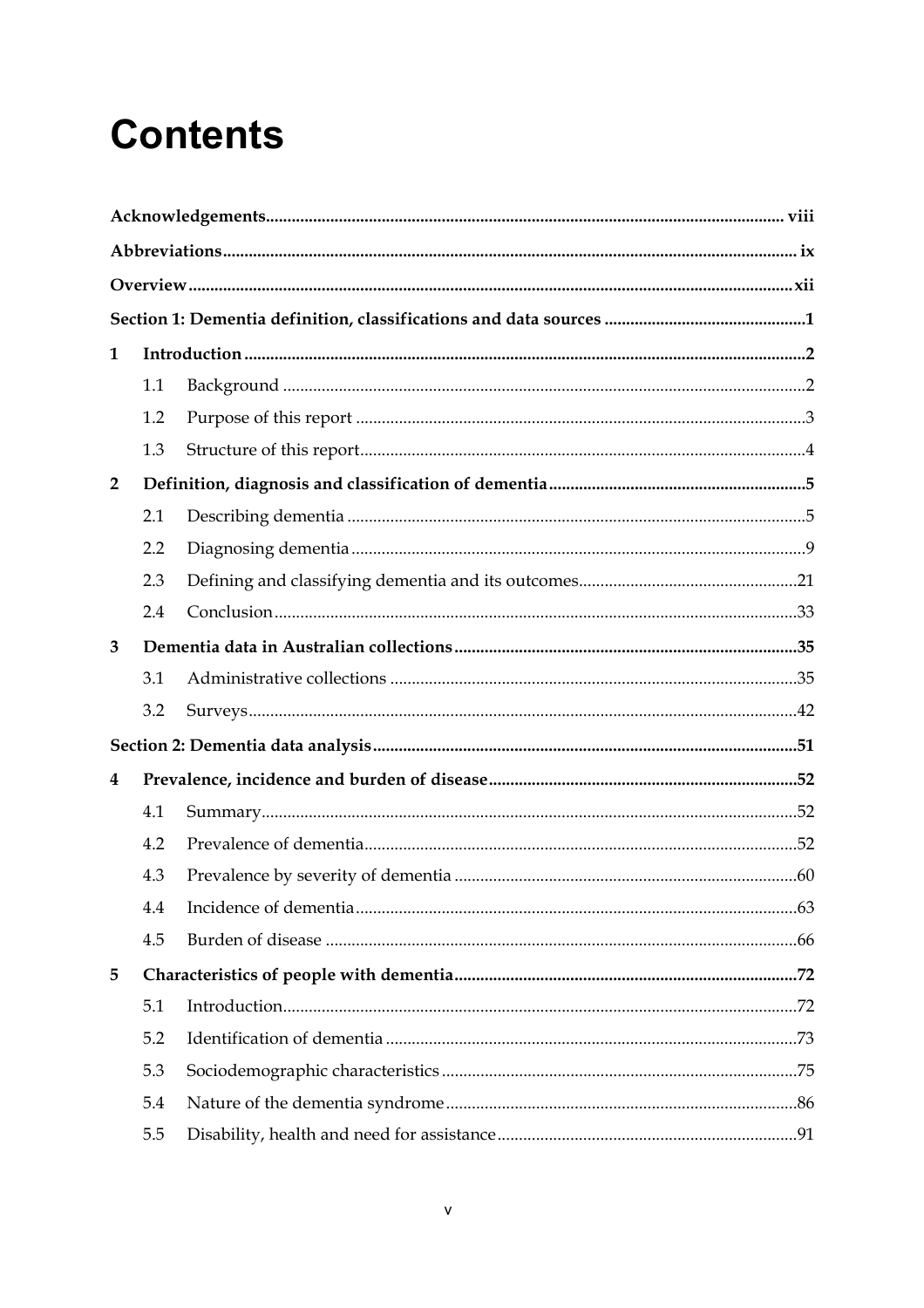|   | 5.6 |                                                                         |      |
|---|-----|-------------------------------------------------------------------------|------|
|   | 5.7 |                                                                         |      |
| 6 |     |                                                                         |      |
|   | 6.1 |                                                                         |      |
|   | 6.2 |                                                                         |      |
|   | 6.3 |                                                                         |      |
|   | 6.4 |                                                                         |      |
|   | 6.5 |                                                                         |      |
|   | 6.6 |                                                                         |      |
|   | 6.7 |                                                                         |      |
|   | 6.8 |                                                                         |      |
| 7 |     |                                                                         |      |
|   | 7.1 |                                                                         |      |
|   | 7.2 | Pharmaceutical Benefits Scheme and Repatriation Pharmaceutical Benefits |      |
|   | 7.3 |                                                                         |      |
|   | 7.4 |                                                                         |      |
|   | 7.5 |                                                                         |      |
|   | 7.6 |                                                                         |      |
| 8 |     |                                                                         |      |
|   | 8.1 | Health and aged care system expenditure on dementia for 2003192         |      |
|   | 8.2 |                                                                         |      |
|   | 8.3 |                                                                         | .201 |
|   | 8.4 |                                                                         |      |
|   | 8.5 |                                                                         |      |
|   | 8.6 |                                                                         |      |
|   | 8.7 |                                                                         |      |
| 9 |     |                                                                         |      |
|   | 9.1 |                                                                         |      |
|   | 9.2 |                                                                         |      |
|   | 9.3 |                                                                         |      |
|   | 9.4 |                                                                         |      |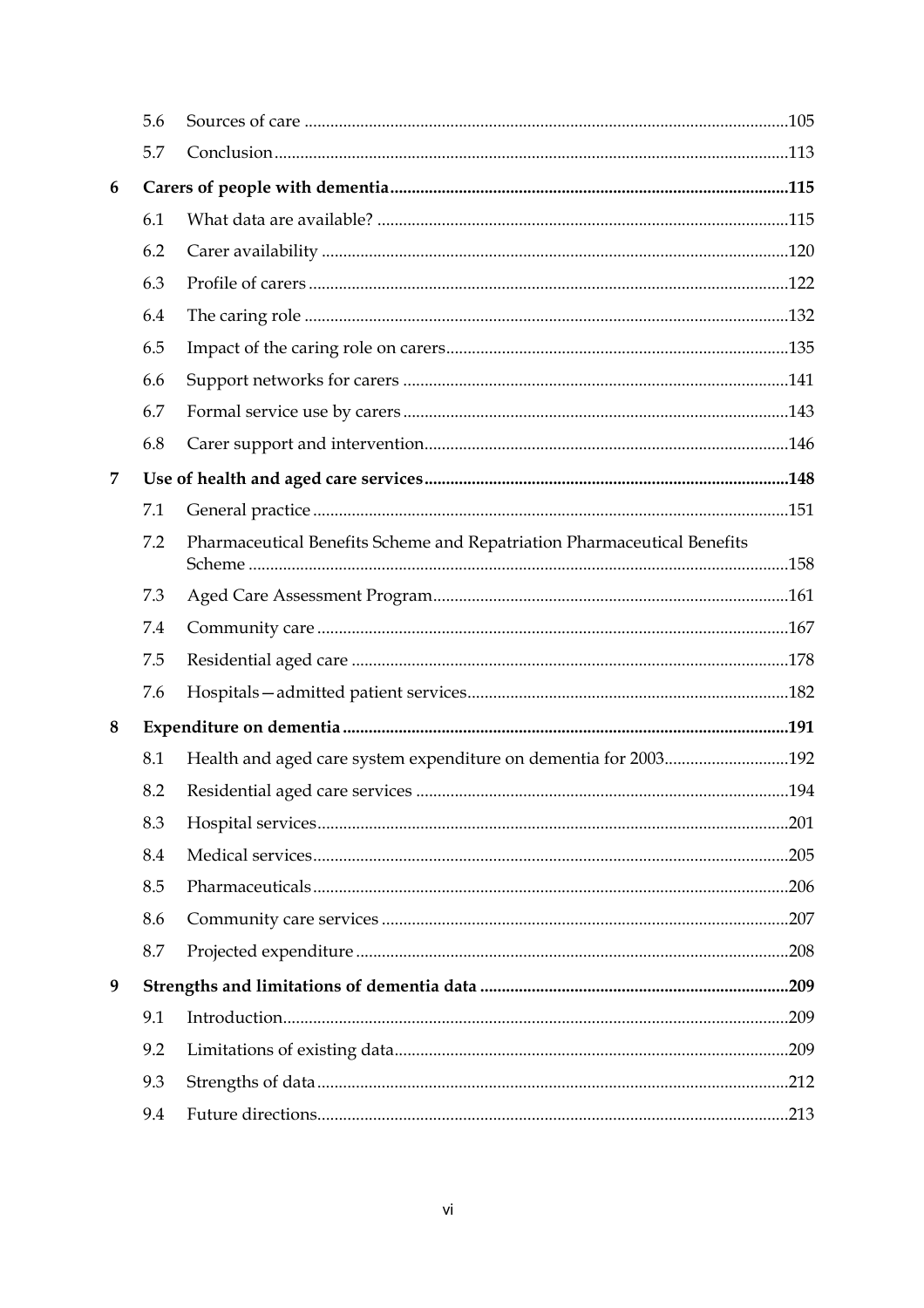| 10 |      |                                                                                |  |
|----|------|--------------------------------------------------------------------------------|--|
|    |      |                                                                                |  |
|    | 10.2 |                                                                                |  |
|    | 10.3 |                                                                                |  |
|    |      | 10.4 Constraints that impact upon the collection of dementia data elements 219 |  |
|    |      |                                                                                |  |
| 11 |      |                                                                                |  |
|    |      | 11.1 Identifying people with dementia and cognitive impairment223              |  |
|    | 11.2 |                                                                                |  |
|    | 11.3 |                                                                                |  |
|    |      |                                                                                |  |
| 12 |      |                                                                                |  |
|    | 12.1 |                                                                                |  |
|    | 12.2 |                                                                                |  |
|    | 12.3 |                                                                                |  |
|    |      |                                                                                |  |
|    |      |                                                                                |  |
|    |      |                                                                                |  |
|    |      |                                                                                |  |
|    |      |                                                                                |  |
|    |      |                                                                                |  |
|    |      |                                                                                |  |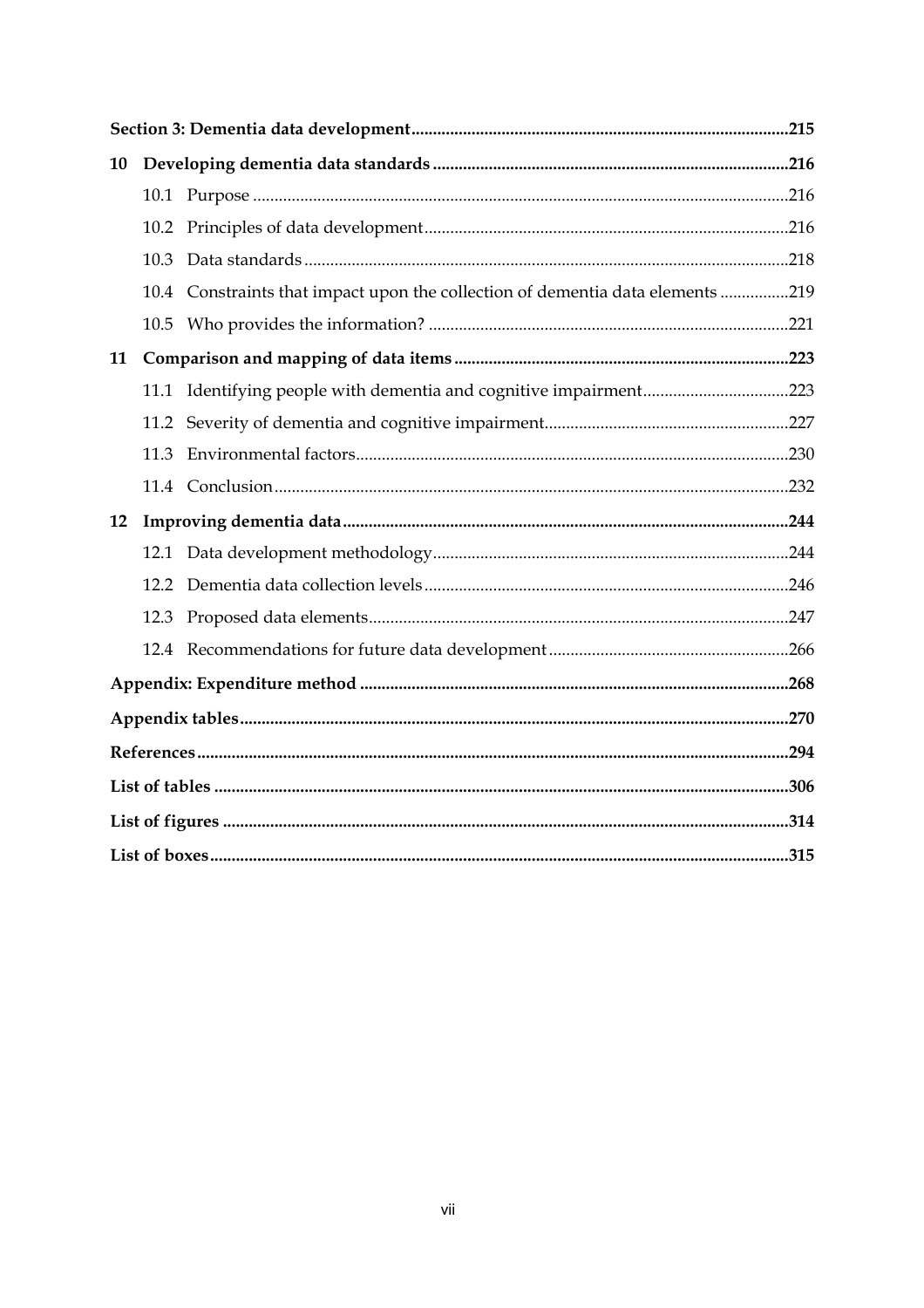# **Acknowledgments**

This report was prepared by Ann Peut and Rebecca Hogan (Ageing and Aged Care Unit), John Goss and Nick Mann (the former Summary Measures Unit) and Barbara Levings (National Data Development and Standards Unit).

However, the contributions of a number of people were essential to the completion of this project, particularly Justine Boland, Cathy Hales, Stan Bennett, Lydia Ross and Jo Broad from the Ageing and Aged Care Unit, as well as Trish Ryan, Meera Rajendran and Clara Jellie from the National Data Development and Standards Unit, and Gail Weaving from the Expenditure and Economics Unit of the Australian Institute of Health and Welfare. Ken Tallis, Diane Gibson and Penny Allbon provided critical comment and other valuable assistance and support throughout the project.

The Australian Government Department of Health and Ageing provided funding for the preparation of this report. Individual staff members from the Ageing and Aged Care Division made valuable contributions and provided comments on draft versions of this report.

Finally the project team would like to acknowledge the expert advice and guidance provided by the National Dementia Data Analysis and Development Reference Group, whose members included:

- Professor Henry Brodaty (Prince of Wales Hospital)
- Dr Richard Rosewarne (Applied Aged Care Solutions)
- Mr David Carey (Extended Aged Care at Home, Australian Government Department of Health and Ageing)
- Ms Kate McCauley (Extended Aged Care at Home, Australian Government Department of Health and Ageing)
- Ms Jenny Kempster (Aged Care Assessment Program, NSW Health)
- Ms Lorraine Lovitt (NSW Health)
- Mr Tony Pyke (Aged Care Assessment Program, South Australian Department of Health)
- Dr Diane Calleja (Victorian Department of Human Services)
- Ms Anne Eayrs (Alzheimer's Australia)
- Ms Barbara Squires (The Benevolent Society)
- Ms Julie Austin (Carers' Australia)

Thank you to Cecilia Burke and Ann Parkinson for arranging publication of the report.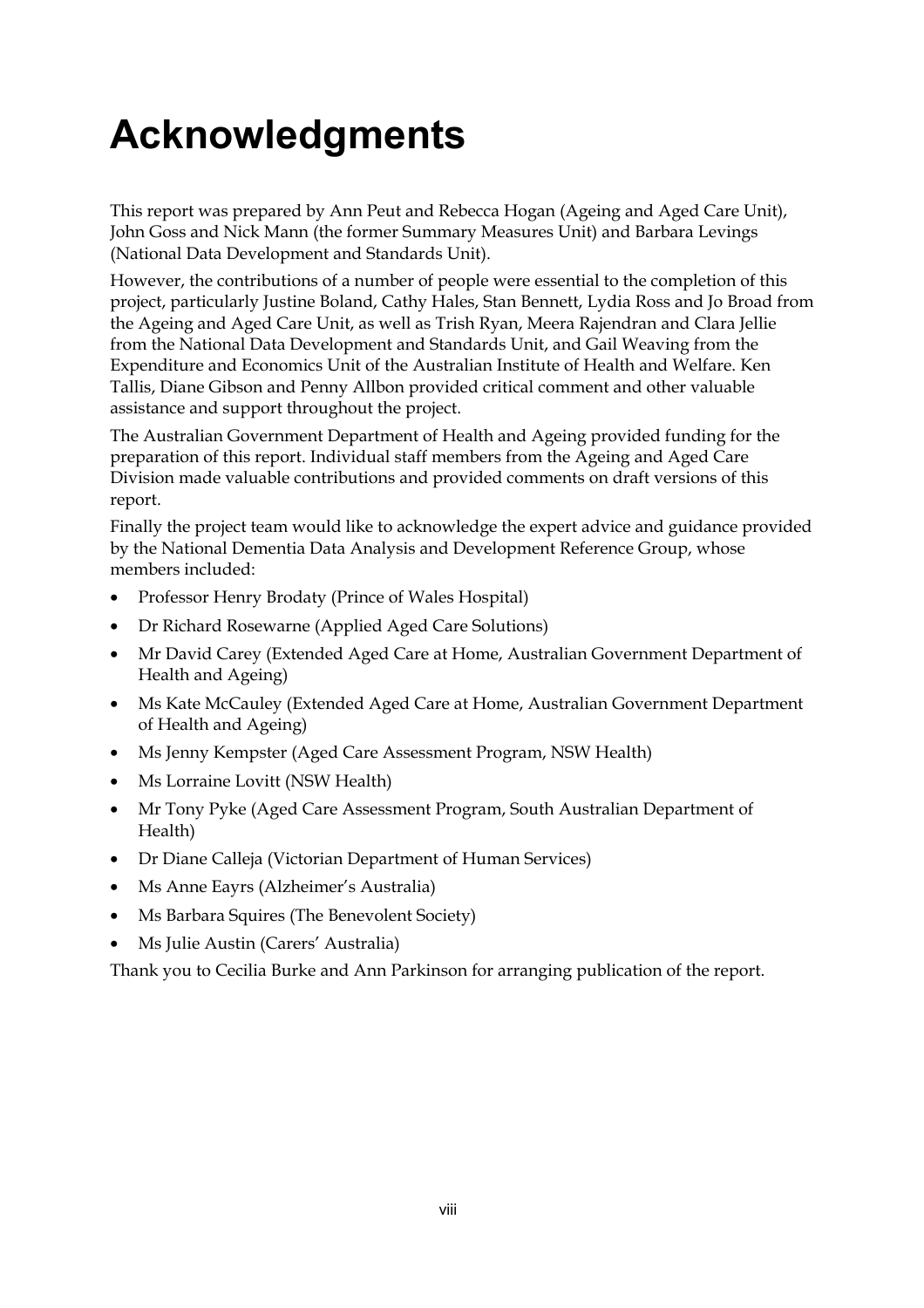## **Abbreviations**

| <b>ABS</b>     | <b>Australian Bureau of Statistics</b>                                                |  |  |
|----------------|---------------------------------------------------------------------------------------|--|--|
| <b>ACAP</b>    | <b>Aged Care Assessment Program</b>                                                   |  |  |
| <b>ACAT</b>    | <b>Aged Care Assessment Team</b>                                                      |  |  |
| <b>ACCMIS</b>  | Aged and Community Care Management Information System                                 |  |  |
| <b>ACFI</b>    | <b>Aged Care Funding Instrument</b>                                                   |  |  |
| ADAS-Cog       | Alzheimer's Disease Assessment Scale, cognitive subscale                              |  |  |
| <b>ADL</b>     | activity of daily living                                                              |  |  |
| <b>AGECAT</b>  | Automated Geriatric Examination for Computer Assisted Taxonomy                        |  |  |
| <b>AIDS</b>    | acquired immunodeficiency syndrome                                                    |  |  |
| AIHW           | Australian Institute of Health and Welfare                                            |  |  |
| ALSWH          | Australian Longitudinal Study on Women's Health                                       |  |  |
| <b>ATC</b>     | Anatomical Therapeutic Chemical                                                       |  |  |
| <b>BEACH</b>   | Bettering the Evaluation and Care of Health                                           |  |  |
| <b>BPSD</b>    | behavioural and psychological symptoms of dementia                                    |  |  |
| <b>CACP</b>    | <b>Community Aged Care Packages</b>                                                   |  |  |
| <b>CAMDEX</b>  | Cambridge Examination for Mental Disorders of the Elderly                             |  |  |
| <b>CCRC</b>    | Commonwealth Carer Respite Centre                                                     |  |  |
| CDR            | Clinical Dementia Rating                                                              |  |  |
| <b>CI</b>      | confidence interval                                                                   |  |  |
| <b>CIBIC</b>   | Clinician's Interview-Based Impression of Change                                      |  |  |
| <b>CSHA</b>    | Canadian Study of Health and Aging                                                    |  |  |
| <b>CSI</b>     | Caregiver Strain Index                                                                |  |  |
| <b>CSTDA</b>   | Commonwealth-State/Territory Disability Agreement                                     |  |  |
| <b>CT</b>      | computed tomography                                                                   |  |  |
| <b>CURF</b>    | confidentialised unit record file                                                     |  |  |
| <b>DALY</b>    | disability-adjusted life year                                                         |  |  |
| <b>DESP</b>    | Dementia Education and Support Program                                                |  |  |
| <b>DISMOD</b>  | DISease MODels                                                                        |  |  |
| <b>DoHA</b>    | Australian Government Department of Health and Ageing                                 |  |  |
| <b>DSM</b>     | Diagnostic and Statistical Manual of Mental Disorders                                 |  |  |
| <b>EACH</b>    | <b>Extended Aged Care at Home</b>                                                     |  |  |
| <b>EURODEM</b> | European Community Concerted Action on the Epidemiology and<br>Prevention of Dementia |  |  |
| fMRI           | functional magnetic resonance imaging                                                 |  |  |
| <b>GDS</b>     | Global Deterioration Scale                                                            |  |  |
|                |                                                                                       |  |  |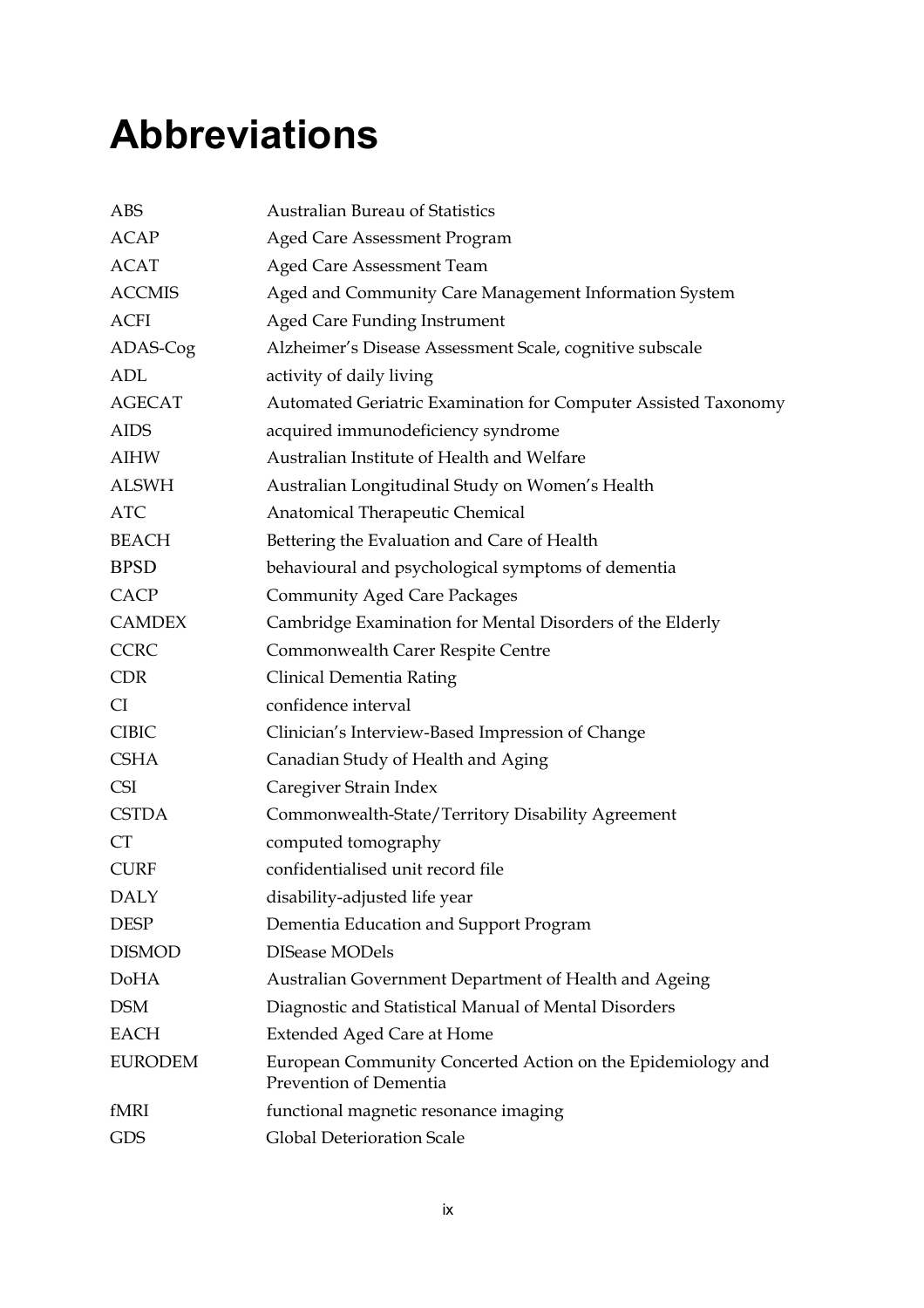| General Health Questionnaire<br><b>GHQ</b> |                                                                                                                             |  |
|--------------------------------------------|-----------------------------------------------------------------------------------------------------------------------------|--|
| GP                                         | general practitioner                                                                                                        |  |
| <b>GPSCU</b>                               | General Practice Statistics and Classification Unit                                                                         |  |
| <b>HACC</b>                                | Home and Community Care                                                                                                     |  |
| <b>HIV</b>                                 | human immunodeficiency virus                                                                                                |  |
| <b>IADL</b>                                | instrumental activity of daily living                                                                                       |  |
| IAM                                        | Institute for Algorithmic Medicine                                                                                          |  |
| ICD                                        | International Statistical Classification of Diseases and Related Health<br>Problems                                         |  |
| ICD-10-AM                                  | International Statistical Classification of Diseases and Related Health<br>Problems, 10th Revision, Australian Modification |  |
| ICF                                        | International Classification of Functioning, Disability and Health                                                          |  |
| ICPC-2                                     | International Classification of Primary Care, 2nd edition                                                                   |  |
| <b>IEC</b>                                 | <b>International Electrotechnical Commission</b>                                                                            |  |
| <b>ISO</b>                                 | <b>International Standards Organisation</b>                                                                                 |  |
| <b>MBS</b>                                 | Medicare Benefits Schedule                                                                                                  |  |
| <b>MCI</b>                                 | mild cognitive impairment                                                                                                   |  |
| <b>MDS</b>                                 | minimum data set                                                                                                            |  |
| <b>METeOR</b>                              | Metadata Online Registry                                                                                                    |  |
| <b>MMHA</b>                                | Mini Mental Health Assessment                                                                                               |  |
| <b>MMSE</b>                                | Mini-Mental State Examination                                                                                               |  |
| MRI                                        | magnetic resonance imaging                                                                                                  |  |
| <b>NCCH</b>                                | National Centre for Classification in Health                                                                                |  |
| <b>NCSDD</b>                               | National Community Services Data Dictionary                                                                                 |  |
| <b>NHADD</b>                               | National Housing Assistance Data Dictionary                                                                                 |  |
| <b>NHDD</b>                                | National Health Data Dictionary                                                                                             |  |
| <b>NHMD</b>                                | National Hospital Morbidity Database                                                                                        |  |
| <b>NHS</b>                                 | National Health Survey                                                                                                      |  |
| <b>NMDS</b>                                | national minimum data set                                                                                                   |  |
| <b>NRCP</b>                                | National Respite for Carers Program                                                                                         |  |
| <b>OECD</b>                                | Organisation for Economic Co-operation and Development                                                                      |  |
| <b>PATH</b>                                | Personality and Total Health                                                                                                |  |
| <b>PBS</b>                                 | <b>Pharmaceutical Benefits Scheme</b>                                                                                       |  |
| <b>RCS</b>                                 | <b>Resident Classification Scale</b>                                                                                        |  |
| <b>RPBS</b>                                | Repatriation Pharmaceutical Benefits Scheme                                                                                 |  |
| <b>RSE</b>                                 | relative standard error                                                                                                     |  |
| <b>SAND</b>                                | Supplementary Analysis of Nominated Data                                                                                    |  |
| <b>SDAC</b>                                | Survey of Disability, Ageing and Carers                                                                                     |  |
| <b>SPECT</b>                               | single photon emission computed tomography                                                                                  |  |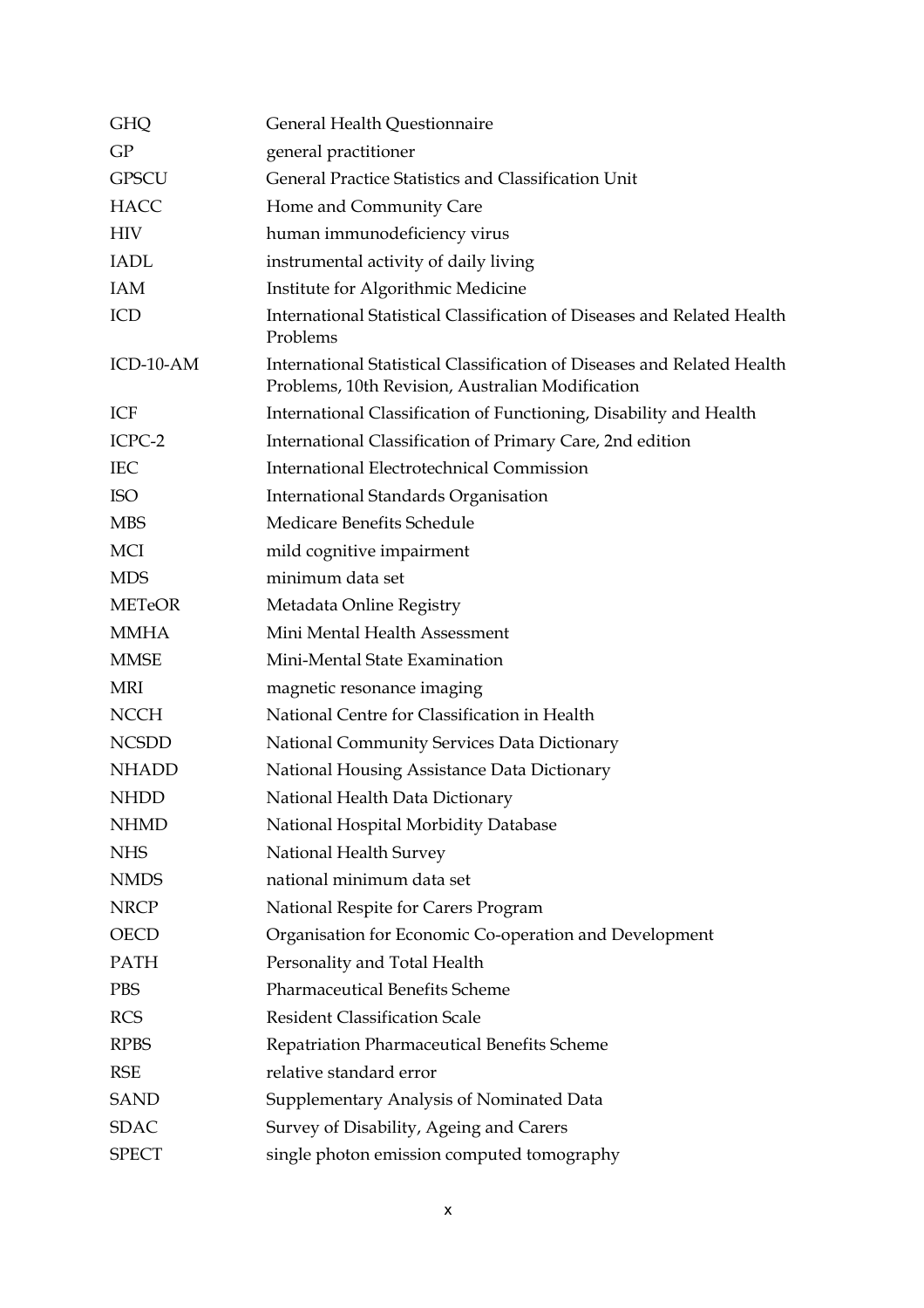| <b>WHO</b> | World Health Organization                       |
|------------|-------------------------------------------------|
| YLD.       | years lost due to disability                    |
| YLL.       | years of life lost (due to premature mortality) |

# **Symbols**

| $\star$   | estimate has a RSE of 25% to 50% and should be used with caution                        |
|-----------|-----------------------------------------------------------------------------------------|
| $***$     | estimate has a RSE greater than 50% and is considered too unreliable<br>for general use |
|           | when used in a table – nil or rounded to zero (including null cells)                    |
| $\ddotsc$ | when used in a table – not applicable                                                   |
| n.p.      | when used in a table – not published by the data source                                 |
| nec       | not elsewhere classified                                                                |
| nfd       | not further defined                                                                     |
| nos       | not otherwise specified                                                                 |
|           |                                                                                         |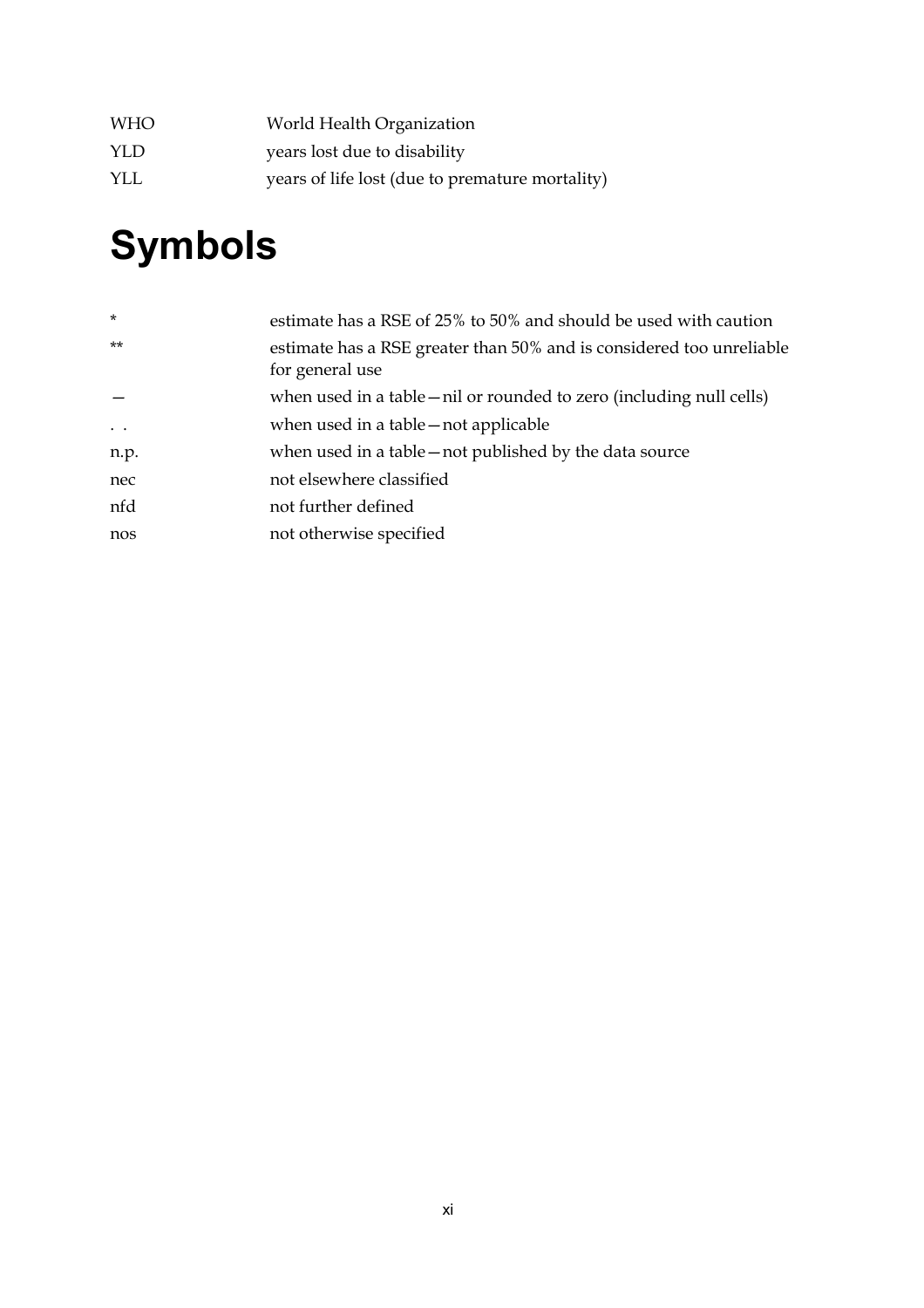## **Overview**

Dementia describes a syndrome associated with a range of diseases which are characterised by the impairment of brain functions, including language, memory, perception, personality and cognitive skills. The International Statistical Classification of Diseases and Related Health Problems (ICD), 10th Revision (WHO 1992a:312) defines dementia as:

*a syndrome due to disease of the brain, usually of a chronic or progressive nature, in which there is disturbance of multiple higher cortical functions, including memory, thinking, orientation, comprehension, calculation, learning capacity, language, and judgement. Consciousness is not clouded. The impairments of cognitive function are commonly accompanied, and occasionally preceded, by deterioration in emotional control, social behaviour, or motivation. This syndrome occurs in Alzheimer's disease, in cerebrovascular disease, and in other conditions primarily or secondarily affecting the brain.* 

Dementia is not a single specific disease and therefore affects people differently and with varying impact of their families and carers. Dementia is not a natural part of ageing, although most people with dementia are older. After the age of 65 the likelihood of living with dementia doubles every five years and it affects 24% of those aged 85 and over (Henderson & Jorm 1998).

Because Australia's population is ageing, there has been growing recognition that dementia represents a significant challenge to health, aged care and social policy. This report estimates that the number of people with dementia will grow from over 175,000 in 2003 to almost 465,000 in 2031, assuming the continuation of current dementia age-specific prevalence rates. Governments at national and state level are developing responses to the challenges posed by dementia, through initiatives such as the Australian Government's *Helping Australians with dementia, and their carers—making dementia a National Health Priority*.

In 2004 the Australian Government Department of Health and Ageing commissioned the Australian Institute of Health and Welfare to undertake the present study to provide a profile of the Australian population who experience dementia and to review the availability and quality of data about dementia. An important objective of the report is to provide a guide for improving national dementia data by identifying possible data elements that would be suitable for inclusion in a range of data collection contexts. Recommendations for these data elements are presented as areas of information and options for potential data element sets that are considered vital to collecting relevant, informative and comparable data on dementia prevalence estimates, management and outcomes.

## **Integrating data about dementia**

There is no single source of data which can be relied on for estimates about the prevalence of dementia, the characteristics and needs of those with dementia or their carers, and the full range of services and treatments that people with dementia are receiving. A range of data sources has been used in this report to ensure that the most significant and available data was brought to bear on these questions. The multiplicity of data sources gives breadth to the report, and also provides opportunities for confirming findings using data from different sources and from different perspectives. The report draws these data together so that we can achieve a better understanding of dementia in the Australian population than would be possible from any single source.

The major data sources used include:

• Survey of Disability, Ageing and Carers (SDAC)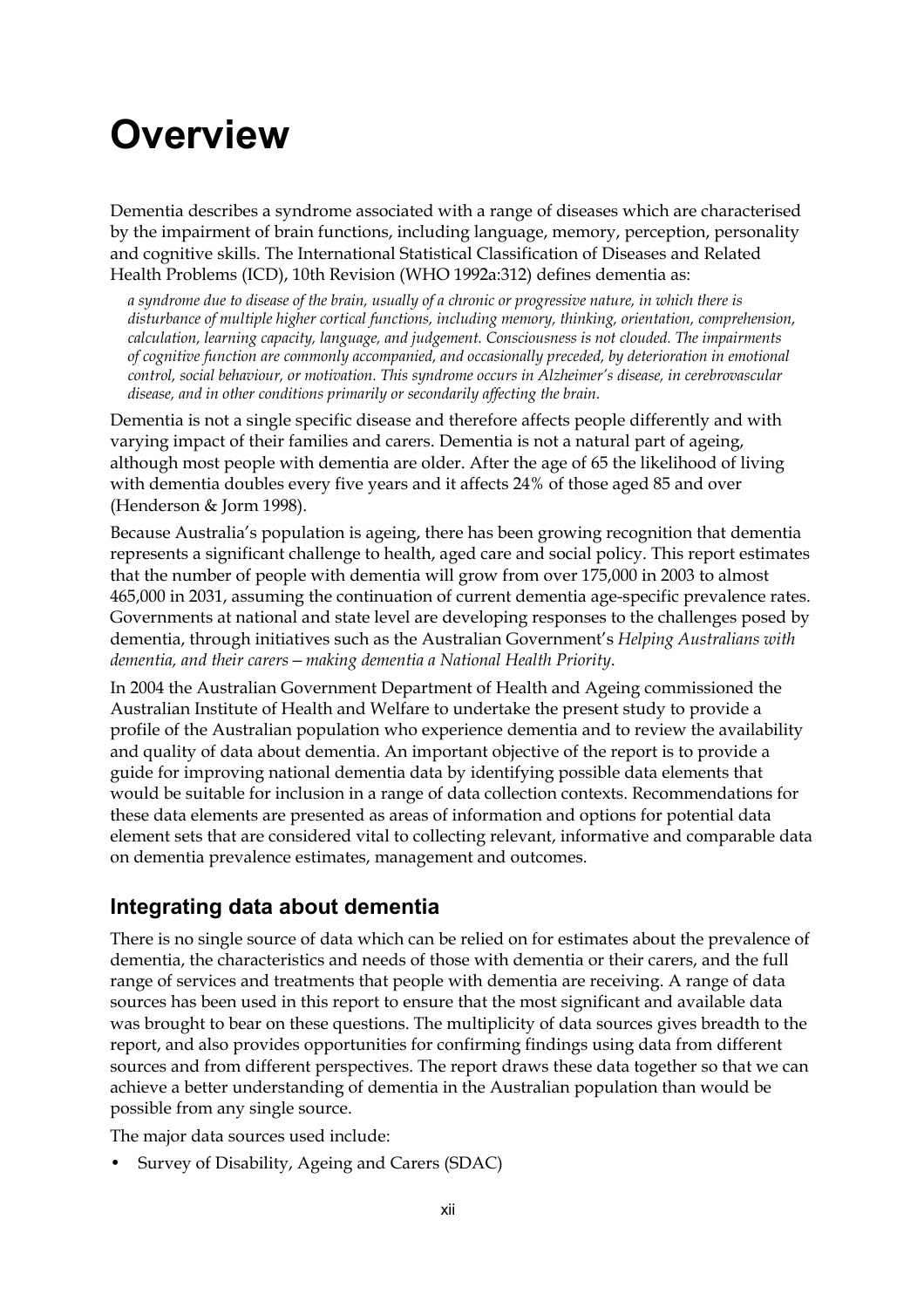- National Hospital Morbidity Database
- Aged Care Assessment Program
- Bettering the Evaluation and Care of Health
- Medical Benefits Schedule
- Pharmaceutical Benefits Scheme
- National Respite for Carers Program
- Census data from the Community Aged Care Packages and Extended Aged Care at Home programs
- Dementia Education and Support Program.

### **People with dementia and their carers**

Almost 175,000 people had dementia in Australia in 2003, of whom 64% were female and 81% were aged 75 or older (see Chapter 4). Since dementia prevalence is strongly age-related, the number of cases of dementia is expected to increase as the population ages to almost 465,000 by 2031. There are about 37,000 new cases of dementia each year of which 23,000 are female and 14,000 male. Alzheimer's disease was the most common diagnosis of dementia, generally followed by vascular dementia.

Dementia may be classified as *mild* in about 96,000 people (55%), *moderate* in 52,000 people (30%) and *severe* in 26,000 (15%). Most people with mild dementia are living in households and most people with moderate or severe dementia are in cared accommodation.

Most of the 'burden of disease' caused by dementia is due to disability rather than premature death, with disability accounting for about three-quarters of the total disease burden in 2003.

#### **Characteristics of people with dementia (see Chapter 5)**

Given the increasing prevalence of dementia with age and longer life expectancy for females, it is not surprising that people with dementia are mostly older women—more than half of the SDAC respondents with dementia, and more than half of people with dementia who sought an aged care assessment or who receive Community Aged Care Packages were women aged 75 years or older. While the majority of people with dementia were born in Australia, a significant minority were born overseas in non-English-speaking countries (16% of SDAC respondents and 18% of clients receiving an aged care assessment).

According to the SDAC, the majority of people with dementia live in cared accommodation including residential aged care facilities. The majority of people with dementia living in households lived with others (usually family) rather than living alone. A smaller proportion of those with dementia lived alone than of those without dementia.

People with dementia have higher levels of dependence in instrumental activities of daily living (and to a lesser extent, higher dependence in activities of daily living) than those without dementia. Almost all people with dementia required assistance with at least one activity (and with at least one personal activity). Those with dementia experience more activity limitations than those without dementia and a larger proportion of people with dementia require assistance with each type of activity than those without dementia.

The activity with which least assistance is required is communication—however, a larger proportion of those with dementia required this type of assistance compared with those without dementia.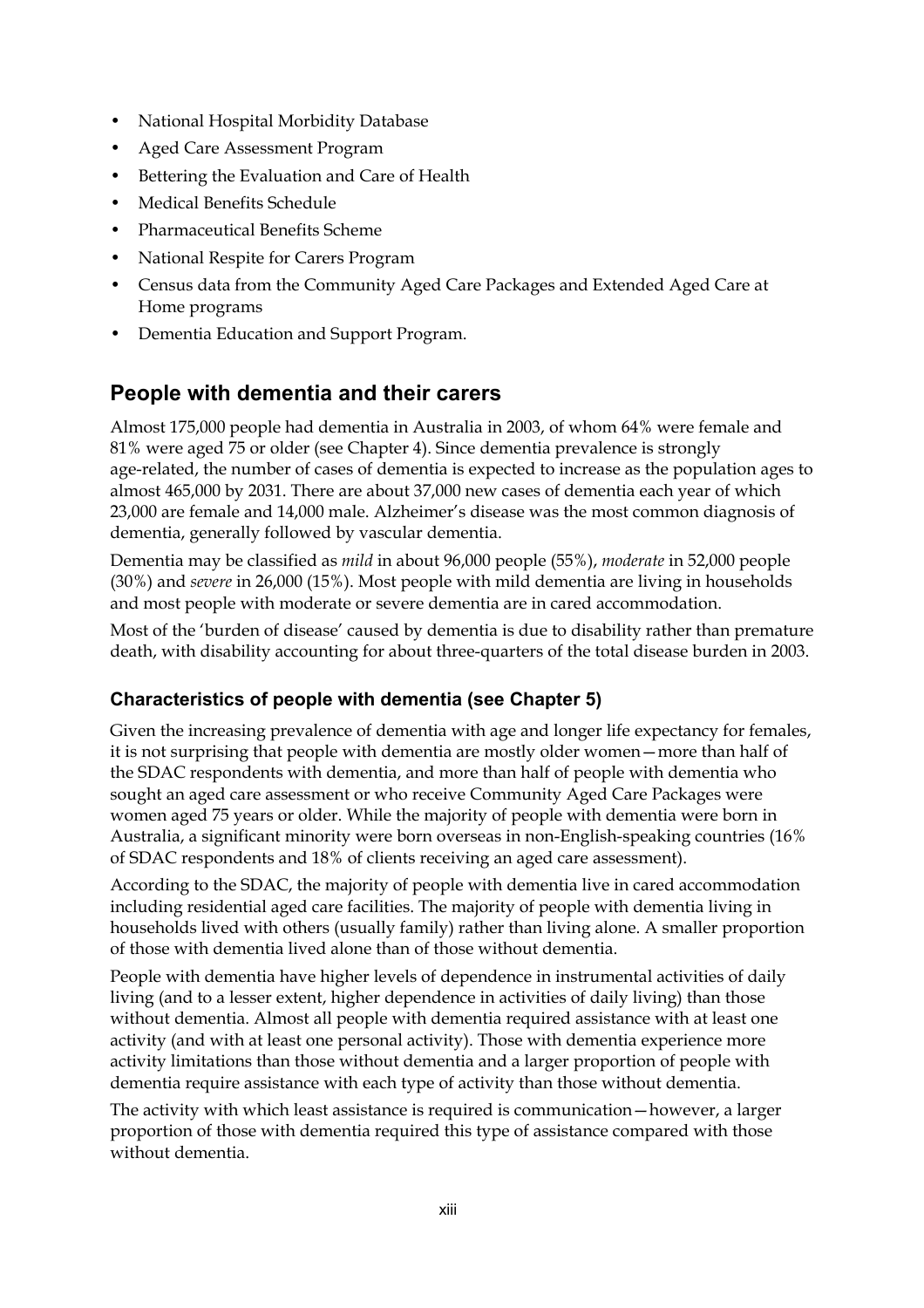The majority of people with dementia also needed assistance with activities such as making decisions or thinking through problems, coping with feelings or emotions, relationships, managing their behaviour or with cognitive or emotional tasks. Additionally, multiple behavioural symptoms (including aggression) appear to be common; a significant proportion of care recipients with dementia experience moderate to severe behavioural symptoms and a significant proportion of their carers experience distress associated with these symptoms.

Among the older population, dementia is more likely than other health conditions to be associated with a severe or profound limitation in self-care, mobility or communication, to be a main disabling condition and to be associated with multiple health conditions. People with dementia reported the third highest mean number of health conditions (5.3 conditions), after those with depression (5.5 conditions) and those with phobic and anxiety disorders (5.3 conditions).

#### **Carers of people with dementia (see Chapter 6)**

Carers are family members or friends who provide support to children or adults who have a disability, mental illness, chronic conditions or are frail aged and unable to look after themselves (DoHA 2002b). This ranges from emotional support through financial and practical assistance to supervision and assistance with personal care and other activities for extended periods.

Informal sources of care provided much of the assistance received by people with dementia living in households. The majority of people with dementia living in households have a carer, particularly those who have a more severe level of disability or dependency. Those with dementia were more likely to have a carer than those without dementia.

The review and analysis of data about carers in this report supports the conclusion of Schofield et al. (1996:160) that 'There is limited knowledge about caregivers in Australia in general. Comprehensive data on the prevalence of caregiving are not yet available. Most studies of carers have tended to be small scale and unrepresentative, with study samples often drawn from a client list of a major service provider'.

The only national survey to collect data about carers (SDAC) underestimates the numbers of people with dementia and consequently the numbers of their carers. According to the 2003 SDAC there were approximately 23,200 carers providing assistance to 25,800 people with dementia living in the same household. The SDAC also indicates that approximately 65% of carers of people with dementia live with the person they are caring for. This suggests that there may be approximately 35,900 carers of people with dementia in Australia identified according to Australian Bureau of Statistics (ABS) definitions of a carer. This equates to about four carers for every three people with dementia living in households who receive informal assistance (who are mostly severely or profoundly disabled).

Carers of people with dementia are mostly older women—however, a significant proportion of care is also provided by men. Around three-quarters of carers were married or in de facto relationships. Carers of people with dementia were more likely to live in the same household with the recipient with dementia: 39% of co-resident carers and 65% of co-resident primary carers were a spouse or partner, and 46% of co-resident carers and 30% of co-resident primary carers were children or children-in-law (SDAC).

Although the majority of carers of people with dementia are born in Australia and mainly speak English at home (or speak English as a first language), there is a significant proportion of carers born overseas in non-English-speaking countries.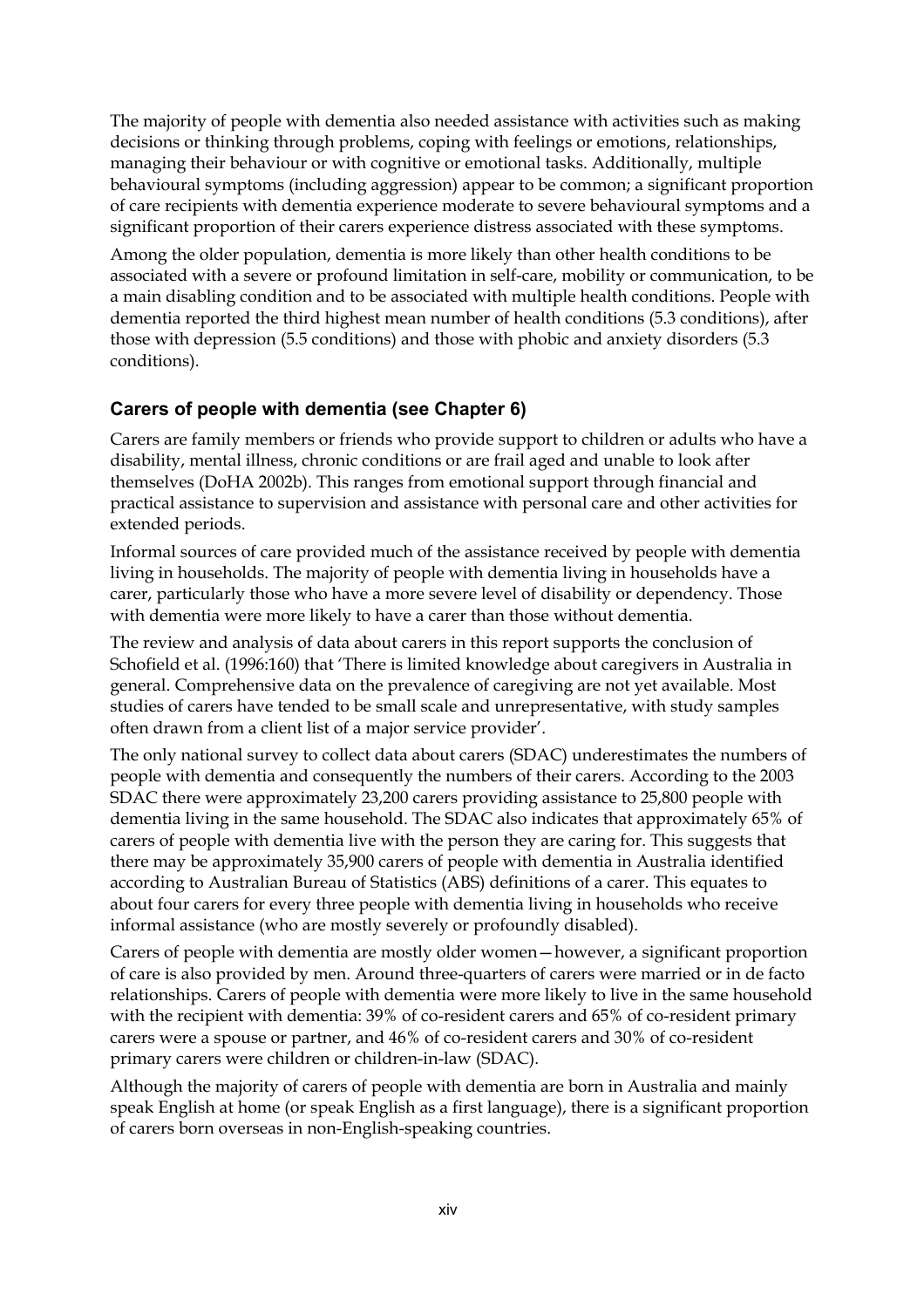Most of the available data indicates that carers of people with dementia were either not working or had reduced their hours of work. This reflects partly the age of carers and partly the demands associated with caring for someone with dementia. Consistent with this, government pensions or allowances were the main source of cash income for the majority (53%) of co-resident carers (SDAC).

All co-resident primary carers provided assistance with one or more core daily activities to their main recipient with dementia—91% provided assistance with communication, 91% provided assistance with mobility, and 78% provided assistance with self-care (SDAC). Furthermore, all carers provided assistance with health care, paperwork, housework and meal preparation; and a large majority provided assistance with transport (96%); property maintenance (87%); and cognition or emotion (91%).

Some studies noted that over half of the care recipients with dementia were unable to be left alone (Schofield et al. 1998b), and data from the 2003 SDAC show that around 65% of coresident primary carers spend 40 hours or more each week actively caring for or supervising the care recipient with dementia.

The mean or median duration of care is often reported to be less than five years, reflecting the late age of onset of dementia and the fact that increased carer burden is a risk factor for entry into residential care. Methodological and study design differences mean that published estimates of the duration of the caring role vary widely. Data from the 2003 SDAC show that the majority of co-resident primary carers (52%) had been caring for their main recipient with dementia for between one and four years. However, consistent with Schofield et al. (1998b), over one-fifth (22%) had been caring for their main recipient with dementia for more than 10 years.

Most carers report a sense of duty to care—a large proportion reported that they provide care because they felt an emotional obligation to take on the role (52%) or that it was a family responsibility (48%) (SDAC). Only 26% of co-resident primary carers reported feeling satisfied due to the caring role and a significant proportion (46%) reported at least one adverse effect due to the caring role. These adverse effects included frequently feeling angry or resentful about their caring role, having been diagnosed with a stress-related illness, feeling weary or lacking energy or frequently feeling worried or depressed because of the caring role. Most Australian studies have reported a link between carer burden and the behavioural and psychological symptoms associated with dementia.

The majority (61%) of co-resident primary carers reported that the caring role had at least one adverse main effect on their relationship with other family members and friends resulting from losing touch with friends and having less time to nurture other relationships (SDAC). But over half of co-resident primary carers (52%) considered that their relationship with the care recipient was unaffected by the care recipient's dementia.

Almost half (48%) of co-resident primary carers stated that they did not have a fall-back carer (SDAC). Around 52% of these carers reporting needing or wanting an improvement or more support in areas such as respite care, financial assistance, physical assistance, emotional support, improvement in their own health or other areas of assistance.

### **Service use and expenditure**

People with dementia and their carers use a substantial amount of health and aged care services (Chapter 7).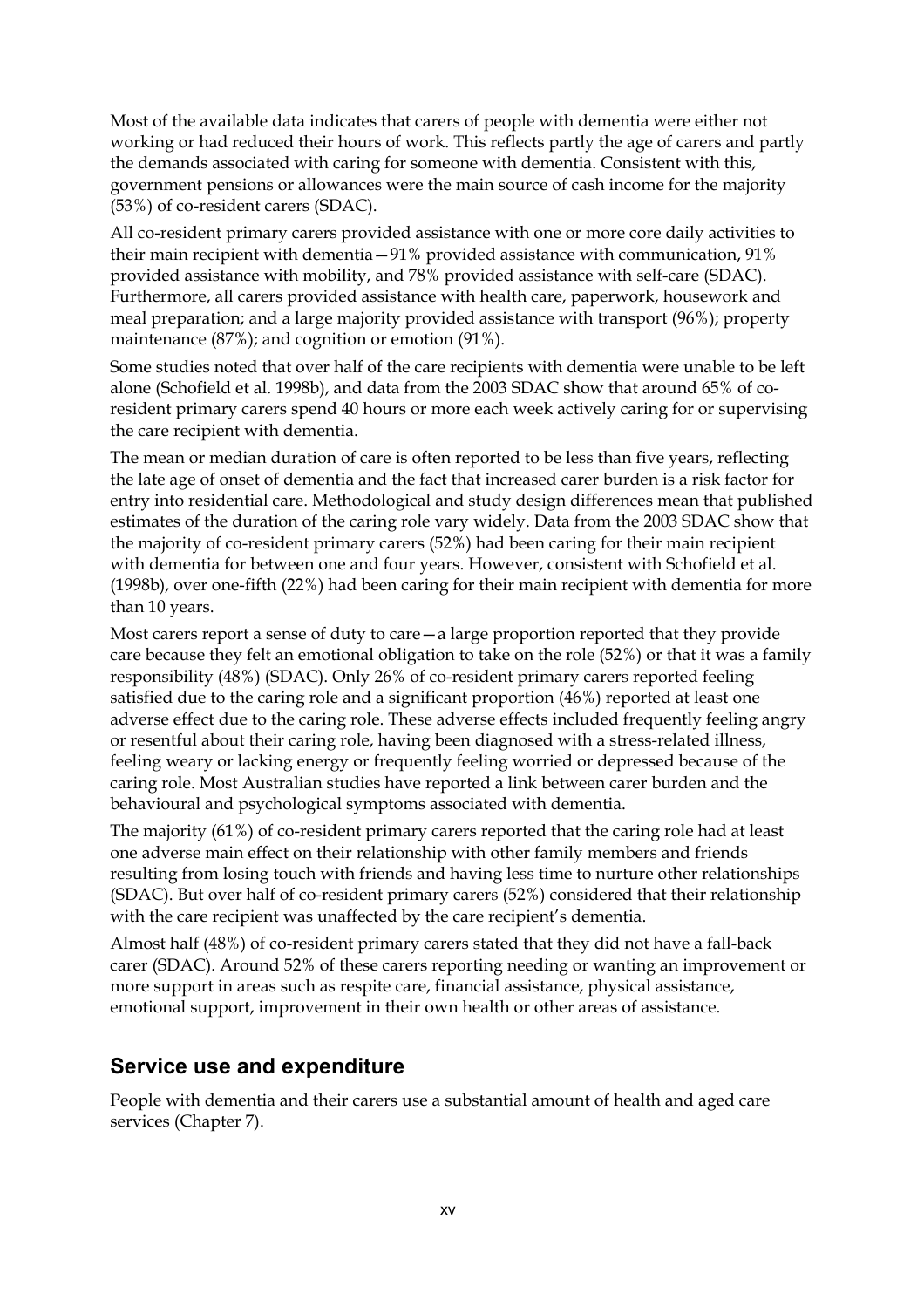In 2003, 83,000 Australians experienced dementia of such severity that they always or sometimes needed assistance with basic daily activities.

- Approximately 68,000 permanent residents with dementia in aged care facilities collectively used 24.7 million residential aged care bed-days.
- People with dementia accounted for 1.4 million patient days for 82,800 hospital separations.
- An estimated 450,000 GP–patient encounters, 82,500 GP-ordered pathology services, 42,000 referrals by GPs to other health care providers and 10,000 GP-ordered imaging services in 2003 were for the diagnosis and management of dementia.

Traditionally, expenditure on health and welfare services provided for dementia has reflected the total expenditure incurred for people with dementia as their main health condition, regardless of the cost impact of any other health conditions experienced by the individual. This report presents the results of a different approach to estimating expenditure that takes account of the presence of other health conditions. This approach results in estimates of expenditure that can be attributed to the dementia condition (see Chapter 8). Based on this approach, total health and welfare system expenditure for dementia in 2003 is estimated at \$1.4 billion:

- The majority is in the residential aged care sector where \$993 million is attributed to dementia.
- Admitted patient expenditure of \$149.3 million, pharmaceutical expenditure of \$72.8 million and out-of-hospital medical service expenditure of nearly \$20 million are also attributed to dementia.
- Expenditure for community care use by people with dementia, including Home and Community Care, Extended Aged Care at Home, Veterans' Home Care, Community Aged Care Packages and Aged Care Assessment Program is estimated to be \$135 million.

The total expenditure for dementia is projected to increase by 225% between 2003 and 2030–31.

While service use can be measured and reported, non-use of potentially valuable service support can be more difficult to identify. Yet service non-use can be an important indicator of the need for improvements in aspects of program design and delivery such as information strategies, access points, intervention design, and so on. For example, given the high levels of stress experienced by those caring for people with dementia it is significant that the majority of co-resident primary carers of people with dementia (70%) reported that they had never used respite care (SDAC). Furthermore, 57% of primary carers stated that they had never received respite care and did not need or want it. Similarly, 73% of relevant Aged Care Assessment Program clients with dementia had not used it. Brodaty et al. (2005) found that 84% of carers in their study did not use respite services, and only 35% of those carers reported needing this service. Perceived lack of need was reported by 65% of carers as the principal reason for non-use of respite services, followed by care recipient's resistance to accepting help from services (12%), not having enquired (9.1%) and lack of knowledge  $(7.6\%)$ .

## **Review of dementia data in Australian collections**

In Australia, information about people with dementia, their carers and their use of health and care services, is collected through a number of administrative (or service by-product)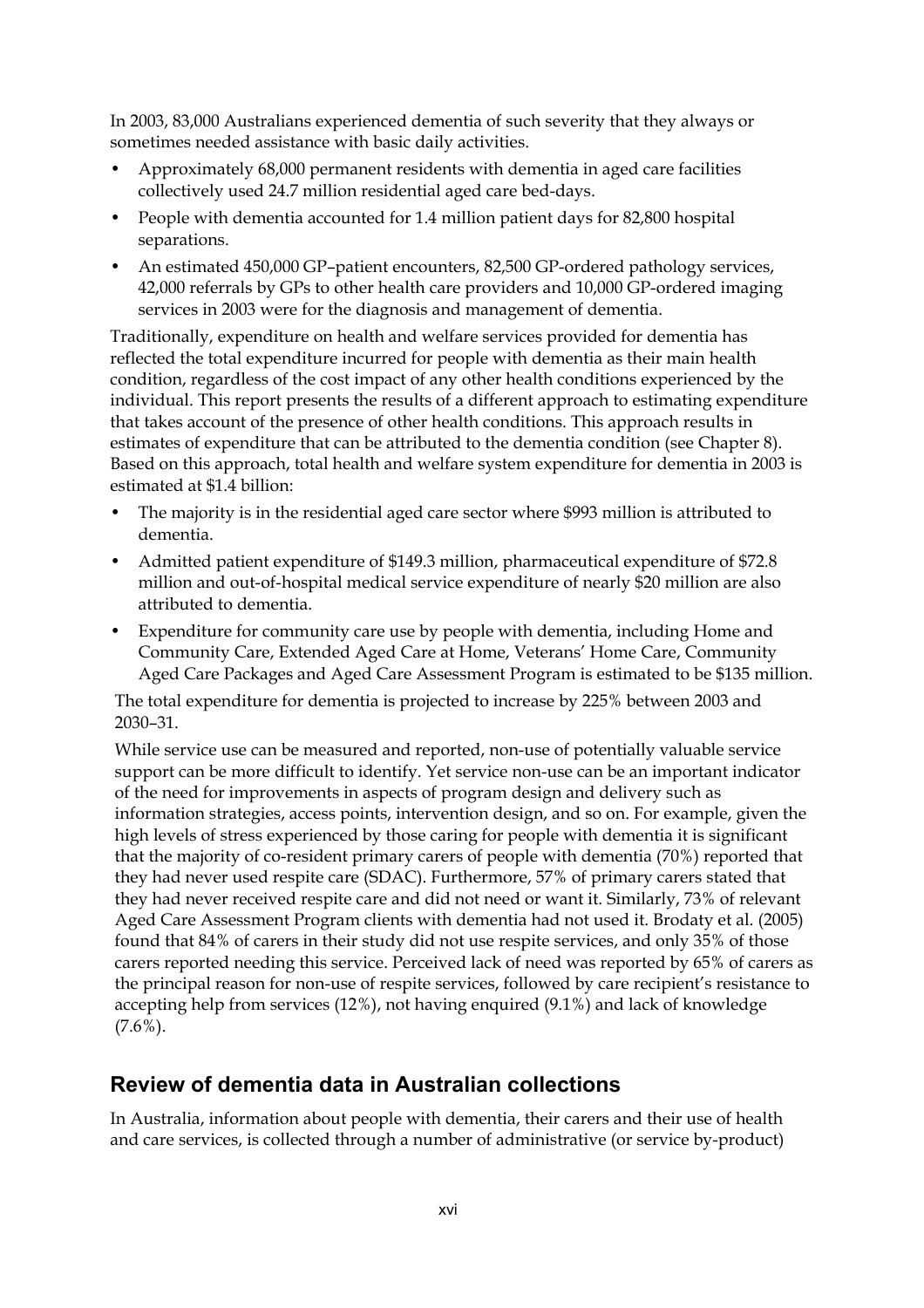data collections and population and client surveys. The report briefly describes 19 relevant data sources and the type of data collected which is relevant to dementia (see Chapter 3):

| Administrative data collections |                                        |   | <b>Surveys</b>                                      |  |  |
|---------------------------------|----------------------------------------|---|-----------------------------------------------------|--|--|
| $\bullet$                       | Dementia Education and Support Program | ٠ | <b>National Health Survey</b>                       |  |  |
| $\bullet$                       | Medicare Benefits Schedule             |   | Survey of Disability Ageing and Carers              |  |  |
| $\bullet$                       | <b>Pharmaceutical Benefits Scheme</b>  | ٠ | Bettering the Evaluation and Care of Health         |  |  |
| $\bullet$                       | National Hospital Morbidity Database   |   | The Australian Longitudinal Study on Women's Health |  |  |
| $\bullet$                       | Aged Care Assessment Program           |   | Australian Longitudinal Study of Ageing             |  |  |
| $\bullet$                       | Home and Community Care                |   | Sydney Older Person's Study                         |  |  |
| $\bullet$                       | <b>Community Aged Care Packages</b>    |   | Canberra Longitudinal Study of Ageing               |  |  |
| $\bullet$                       | Extended Aged Care at Home             | ٠ | <b>PATH Through Life Project</b>                    |  |  |
| $\bullet$                       | <b>Residential Aged Care</b>           |   | Dubbo Study of the Health of the Elderly            |  |  |
| $\bullet$                       | National Respite for Carers Program    |   |                                                     |  |  |

Chapter 11 examines and compares dementia-relevant data items in more detail across the major relevant collections. These data items cover the following themes:

- How people with dementia and cognitive impairment are identified (e.g. through data items such as diagnosis status and dementia type)
- Severity of dementia and cognitive impairment
- Extent of behavioural and psychological symptoms of dementia
- Environmental factors (e.g. presence and availability of carers, services and treatments).

Existing national data collections include a wide array of information which is relevant to the identification, treatment and care of people with dementia and the support of carers and family members. However, in many areas there is inconsistency between collections in terms of what type of data is collected, and there is only limited comparability of definitions and value domains.

Based on the analysis undertaken for this report, the limitations and strengths of the data analysed in respect of dementia are summarised (Chapter 9):

| Limitations |                                                                                        |           | <b>Strengths</b>                                                                           |  |
|-------------|----------------------------------------------------------------------------------------|-----------|--------------------------------------------------------------------------------------------|--|
| $\bullet$   | Poor or inconsistent identification of dementia in a number<br>of relevant collections |           | A considerable amount of relevant data is<br>collected                                     |  |
| $\bullet$   | Non-reporting of collected data                                                        | $\bullet$ | Formal diagnosis or assessment of dementia in                                              |  |
| $\bullet$   | Non-collection of some relevant data                                                   |           | a number of collections                                                                    |  |
| $\bullet$   | Little national longitudinal or linked data                                            | $\bullet$ | The inclusion of cared accommodation in the<br>SDAC contributes strongly to our ability to |  |
| $\bullet$   | Study design issues such as sample size and self- or proxy-<br>reporting               |           | identify people with dementia in residential<br>aged care                                  |  |
| $\bullet$   | Limited national data about carers of people with dementia                             |           |                                                                                            |  |

### **Improving dementia data**

Four major strategies would contribute to the improvement of data about dementia in Australia:

better and earlier diagnosis of dementia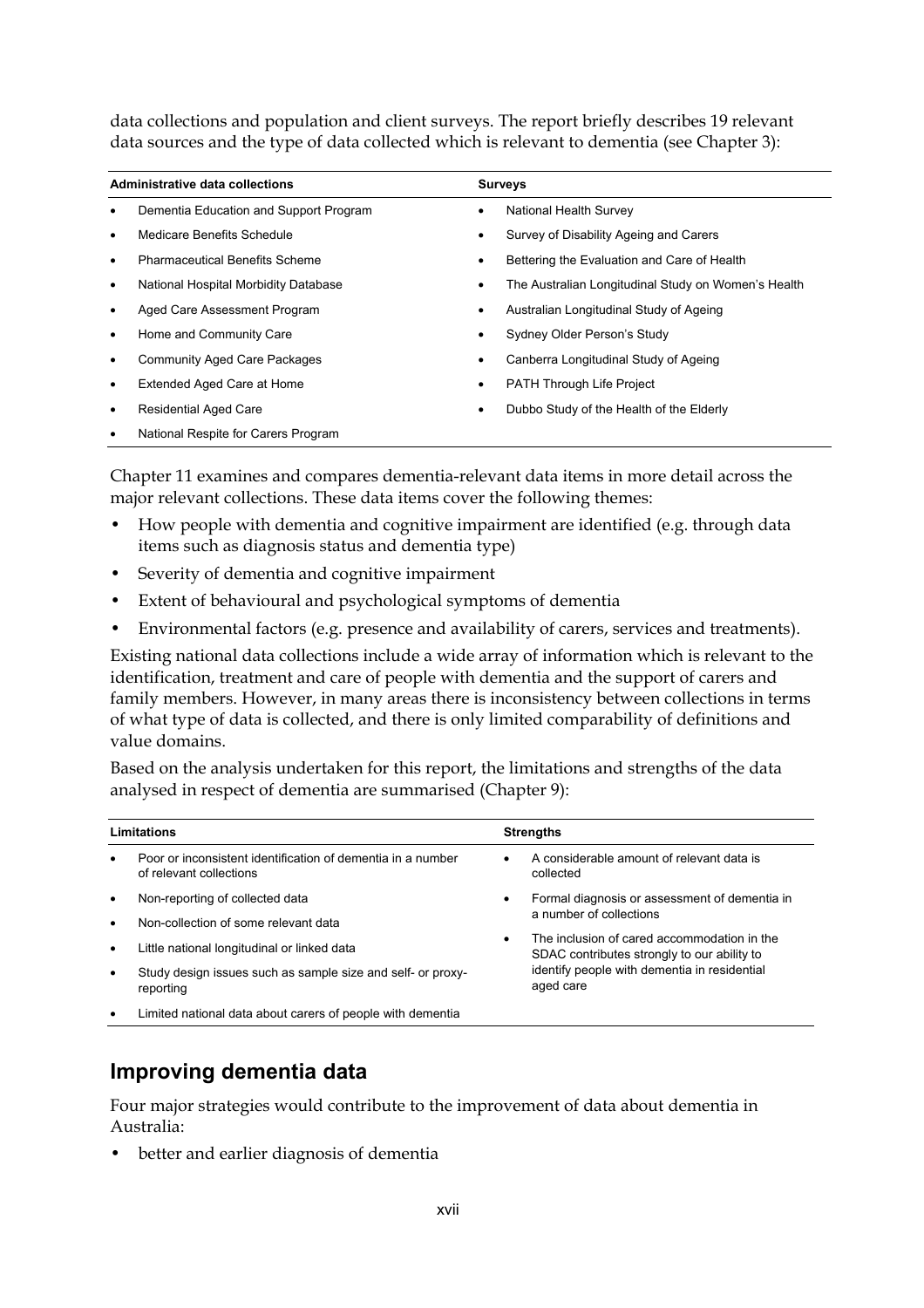- improved consistency of identification of people diagnosed with dementia in all data collections, including through consistent use of agreed classifications and adherence to data standards
- agreement about the extent of information to be collected
- a change in focus from services-focused data to person-focused data through support and encouragement of data linkage efforts and/or the collection and analysis of longitudinal data.

#### **Definition and classification of dementia**

A number of international classifications assist with identifying and classifying dementia (see Chapter 2). These include the ICD, which approaches dementia from a disease perspective, attempting to identify the underlying aetiology; and the Diagnostic and Statistical Manual of Mental Disorders and International Classification of Functioning, Disability and Health (ICF) which both approach dementia from a perspective of functional outcomes. The International Classification of Primary Care is used as a classification for general practice or primary care, wherever applicable.

Most existing Australian data sources define, diagnose, classify and/or measure dementia using one or more of these classifications. Estimates of the prevalence of dementia in a population are critical for the planning, funding and provision of appropriate treatment and care of people with dementia. Prevalence estimates vary with the definition and diagnostic criteria used by the classification. At the level of the individual, the use of different diagnostic criteria, and the utility and validity of the screening and assessment tools used, affect the likelihood of receiving a diagnosis, and consequently have an impact on the person's access to appropriate information, treatment and care options.

While analysis of currently available data is constrained by the definitions and classifications used in existing data sources, future data development in respect of dementia needs to be supported by the use of common definitions and classifications of dementia and its outcomes.

This report recommends that **both** the ICD and ICF should be used in Australia for this purpose. Both the ICD and ICF belong to the family of international classifications developed by the World Health Organization (WHO) for application to various aspects of health. The WHO family of international classifications provide a framework to code a wide range of information about health (e.g. diagnosis, functioning and disability, reasons for contact with health services) and uses a standardised common language permitting communication about health and health care across the world in various disciplines and sciences (WHO 2001:3).

Health conditions (e.g. diseases, disorders, injuries) are generally classified using the ICD, which provides diagnosis codes for diseases, disorders or other health conditions. Functioning and disability associated with health conditions are classified using the ICF. The ICD and ICF enable consistent collection of information about diagnosis as well as human functioning. The ICD and ICF are therefore complementary, and WHO encourages the use of these classifications together to provide a more meaningful and complete picture of the health needs of people and populations (WHO 2001:4).

#### **Proposed data elements for data collection about dementia**

The development of data about dementia should occur in a way which is consistent with established principles for data development and adheres to recognised data standards (see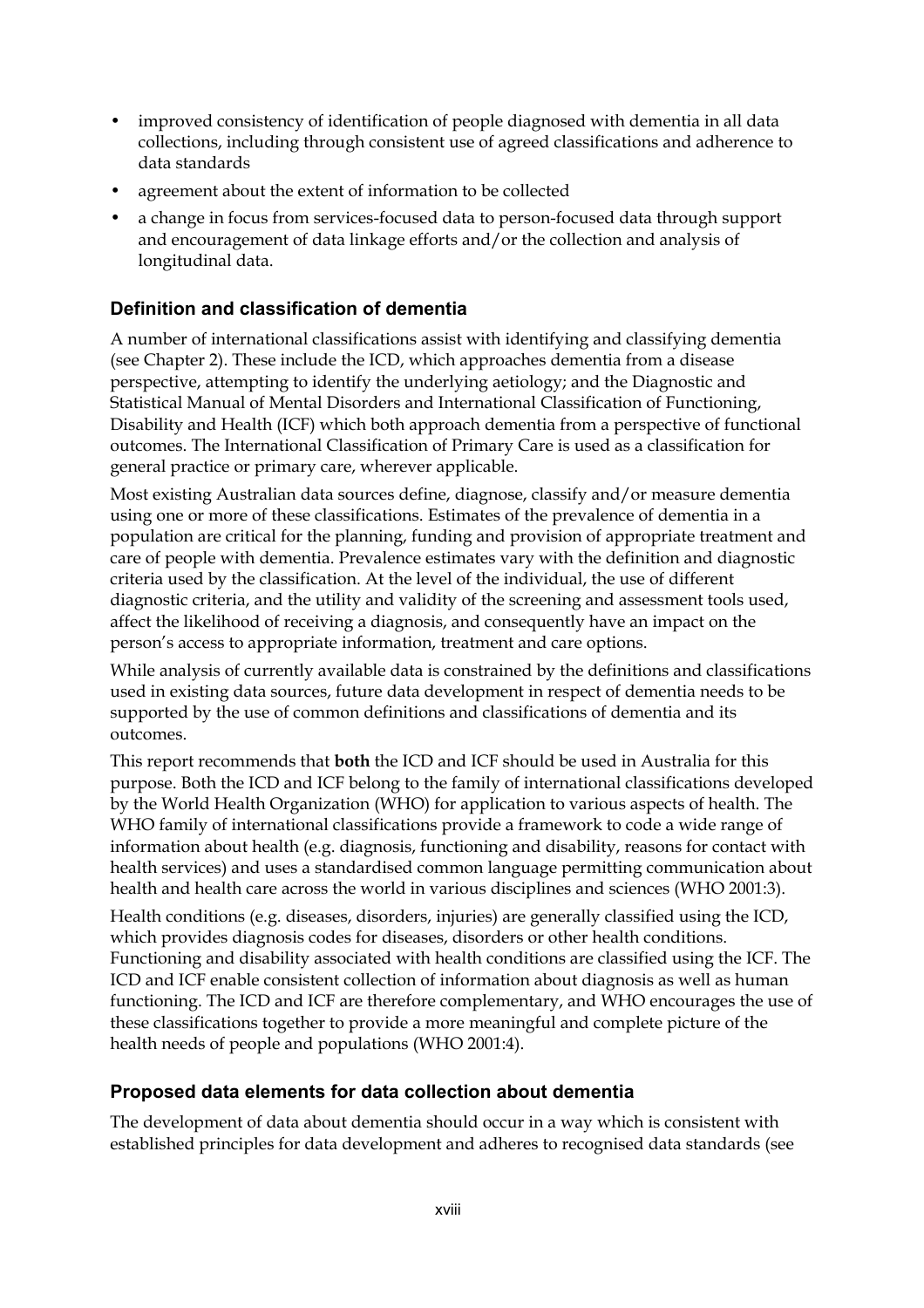Chapter 10). The development of the proposed data elements recommended by this report (see Chapter 12) was overseen and guided by the National Dementia Data Analysis and Development Reference Group. The Reference Group considered the relative importance of the data elements for supporting policy and practice designed to assist people with dementia and their carers. In addition, the Reference Group took account of other data development criteria such as feasibility of collection and consistency with existing data standards. The recommended data elements were developed with reference to both existing data elements collected in Australia and priorities in dementia research.

The menu of data elements is focused on elements of relevance to dementia or cognitive decline. The proposed data elements are grouped within the following categories:

- 1. Identification of cognitive impairment and dementia
- 2. Cognitive impairment and dementia diagnosis information
- 3. Current behaviour related to dementia and its impact on care
- 4. Coexisting health conditions
- 5. Impact of caring
- 6. Reporter details.

Elements about the sociodemographic characteristics of people with dementia and their carers are assumed to be already included in relevant collections and they are not proposed here. Similarly, data elements about activity and participation limitations (e.g. mobility, selfcare, shopping) are clearly critical for assessing the care and support needs of people with dementia and their family and carers. However, the scope of this project did not extend to this area of data collection and the report does not propose specific data elements. The ICF provides a well-developed classificatory framework for the collection of data items about functioning.

#### **Framework for proposed dementia data elements**

|                                                     | 1 Identification of cognitive impairment and dementia                                        |                                                                                                                                                                                              |  |  |  |
|-----------------------------------------------------|----------------------------------------------------------------------------------------------|----------------------------------------------------------------------------------------------------------------------------------------------------------------------------------------------|--|--|--|
|                                                     | 1.1: Identification of cognitive impairment                                                  |                                                                                                                                                                                              |  |  |  |
|                                                     | 1.2: Identification of a diagnosis of dementia                                               |                                                                                                                                                                                              |  |  |  |
|                                                     | 2 Cognitive impairment and dementia<br>diagnosis information                                 | 3 Current behaviour related to dementia<br>and its impact on care                                                                                                                            |  |  |  |
|                                                     | 2.1: Type of dementia                                                                        | 3.1: Nature of current challenging behaviour                                                                                                                                                 |  |  |  |
| 6 Reporter details                                  | 2.2: Date of first formal diagnosis                                                          | 3.2: Frequency of occurrence of current<br>challenging behaviour<br>3.3: Duration of episodes of current<br>challenging behaviour<br>3.4: Disruption due to current challenging<br>behaviour |  |  |  |
| 6.1: Reporter status                                | 2.3: Medical professional who first identified<br>cognitive impairment or diagnosed dementia |                                                                                                                                                                                              |  |  |  |
| 6.2: Relationship of proxy<br>reporter to person of | 2.4: Severity of dementia                                                                    |                                                                                                                                                                                              |  |  |  |
| interest                                            | 2.5: Treatment with medication for cognitive<br>impairment due to dementia                   |                                                                                                                                                                                              |  |  |  |
|                                                     | 2.6: Treatment with medication for behavioural<br>and psychological symptoms of dementia     | 3.5: Stress experienced as a result of current<br>challenging behaviour                                                                                                                      |  |  |  |
|                                                     | 4 Coexisting health conditions                                                               |                                                                                                                                                                                              |  |  |  |
|                                                     | 4.1: Coexisting health conditions                                                            |                                                                                                                                                                                              |  |  |  |
|                                                     | 5 Impact of caring                                                                           |                                                                                                                                                                                              |  |  |  |
|                                                     | 5.1: Impact of care measure                                                                  |                                                                                                                                                                                              |  |  |  |